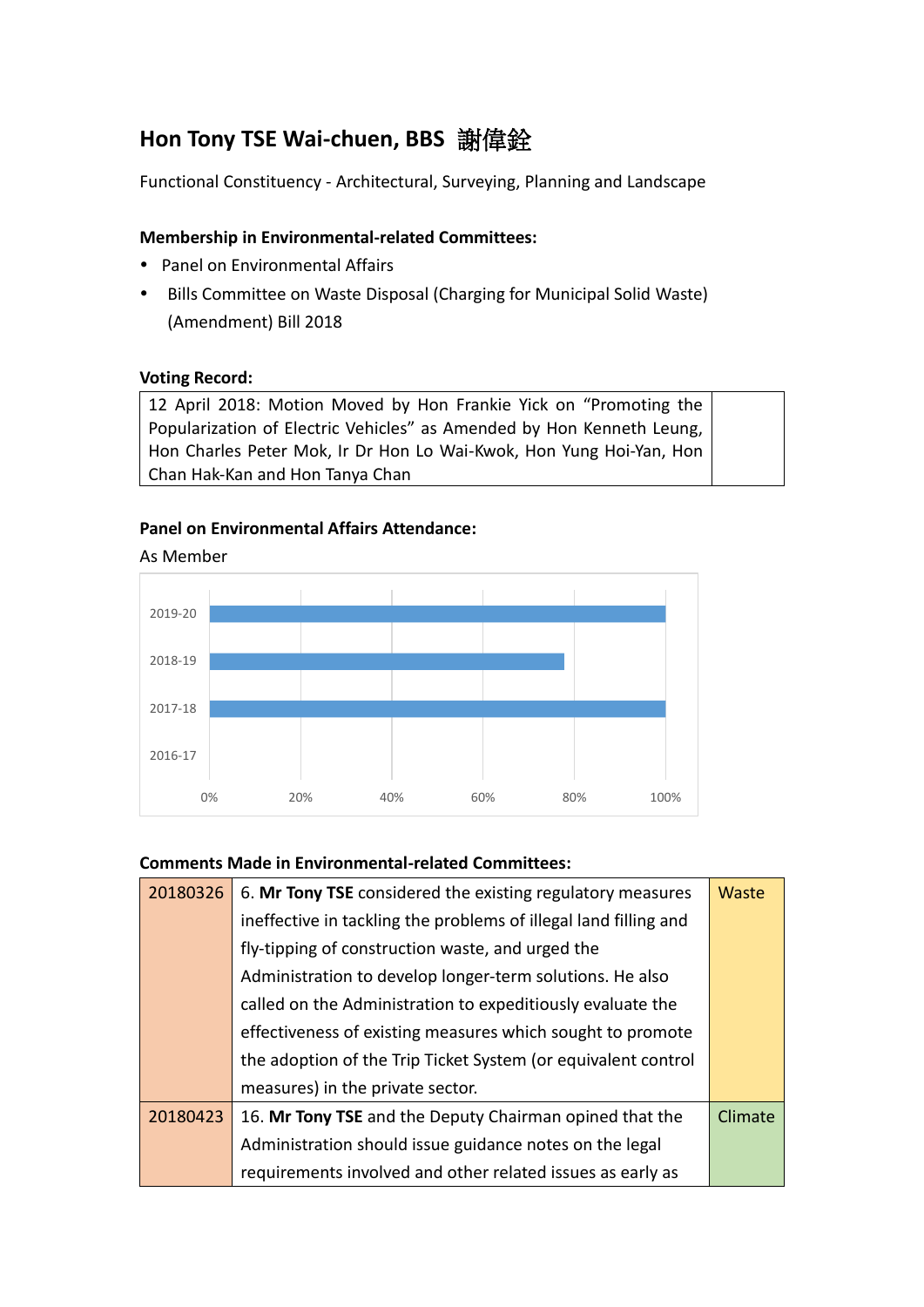|          | possible to ensure building safety and legal compliance by      |     |
|----------|-----------------------------------------------------------------|-----|
|          | RE developers in general.                                       |     |
| 20180625 | 38. The Deputy Chairman, Mr Tony TSE and the Chairman           | Air |
|          | considered that the Administration should step up its           |     |
|          | publicity efforts to enhance public awareness of the Scheme     |     |
|          | and the IAQ objectives, as well as public recognition of the    |     |
|          | IAQ certification.                                              |     |
| 20181219 | 12. Mr Tony TSE also commented that the improvements to         | Air |
|          | roadside air quality brought by past measures were not          |     |
|          | readily observable.                                             |     |
| 20181219 | 16. Mr CHAN Hak-kan and Mr Tony TSE enquired whether            | Air |
|          | the Administration had set any targets for the proportions of   |     |
|          | EVs in the local vehicle fleet for different types of vehicles, |     |
|          | such as PCs, franchised buses and taxis.                        |     |
| 20181219 | 55. Mr Tony TSE, the Chairman and Ir Dr LO Wai-kwok asked       | Air |
|          | whether the Administration would collaborate with the           |     |
|          | Guangdong authorities in tackling the ozone and suspended       |     |
|          | particulates problems in the region, including whether the      |     |
|          | Guangdong authorities would set up their own 3-D air            |     |
|          | pollution monitoring network using similar equipment to         |     |
|          | collect data complementary to that obtained by Hong Kong's      |     |
|          | LiDAR systems.                                                  |     |
| 20181219 | 58. Mr Tony TSE enquired whether the Administration would       | Air |
|          | consider collaborating with more provinces in the Mainland      |     |
|          | and neighbouring countries/places to maximize the               |     |
|          | effectiveness of the regional monitoring network.               |     |
| 20190128 | 16. Ir Dr LO and Mr Tony TSE enquired about the                 | Air |
|          | Administration's plan to step up the efforts to promote the     |     |
|          | use of [e-commercial vehicles (e-CVs)]. In addition, Mr TSE     |     |
|          | sought details on the progress or outcomes of the 75            |     |
|          | approved trials of e-CVs (as at the end of December 2018)       |     |
|          | under [Pilot Green Transport Fund].                             |     |
| 20190128 | 33. Mr Tony TSE asked whether the Administration would          | Air |
|          | consider requiring developers to provide EV chargers            |     |
|          | (instead of EV charging enabling infrastructure only) in        |     |
|          | private car parks of new buildings under the gross floor area   |     |
|          | concession mechanism.                                           |     |
| 20190325 | 23. Mr Tony TSE expressed support for the progressive           | Air |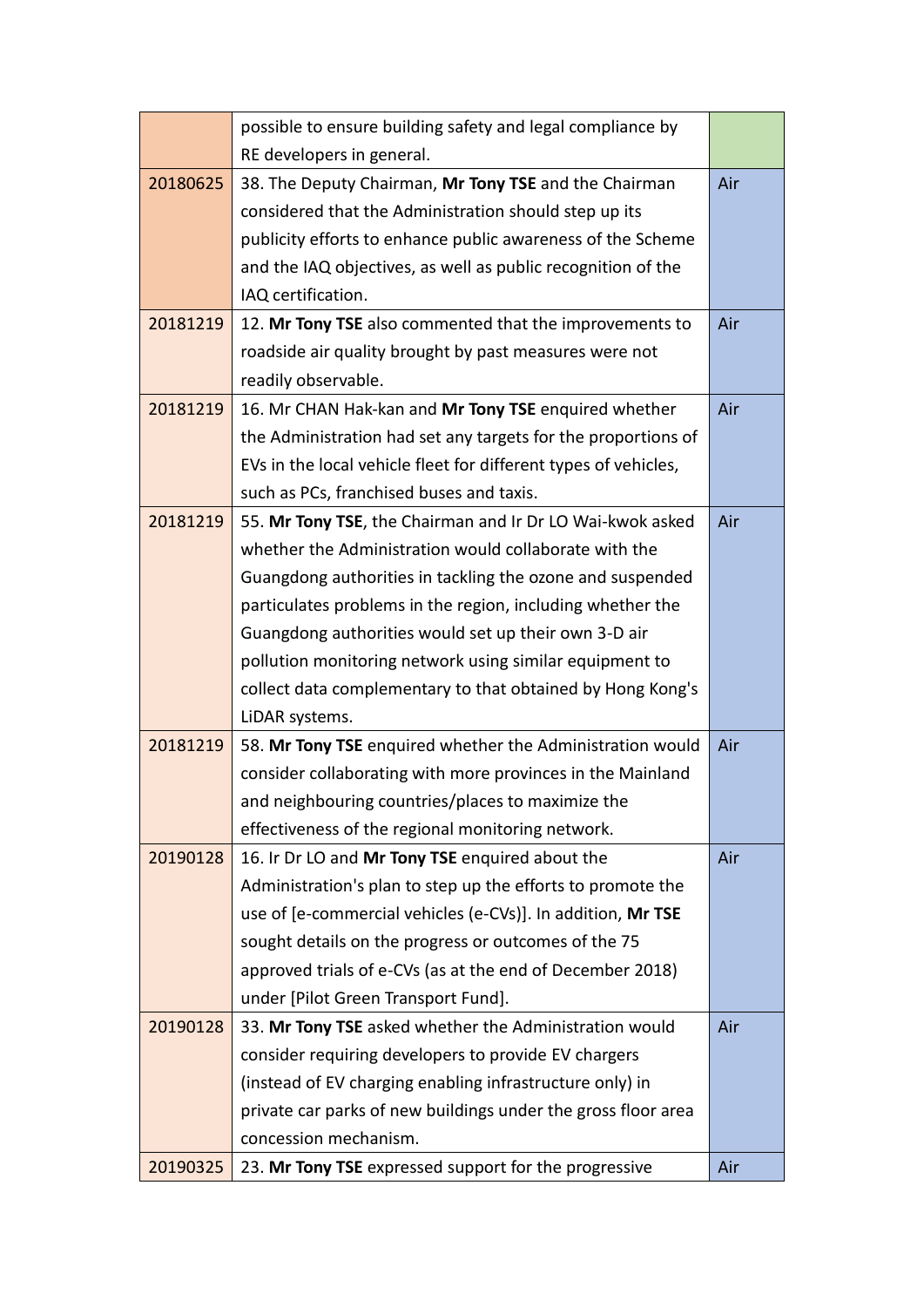|          | tightening of AQOs. He sought information on regional           |       |  |  |  |
|----------|-----------------------------------------------------------------|-------|--|--|--|
|          | cooperation on improving air quality.                           |       |  |  |  |
| 20190527 | 15. Mr SHIU Ka-fai and Mr Tony TSE expressed support for        |       |  |  |  |
|          | the promotion of EE&C and RE through I&T. Mr TSE                |       |  |  |  |
|          | suggested the Administration provide more incentives to         |       |  |  |  |
|          | encourage and support the private sector to install energy-     |       |  |  |  |
|          | efficient building and RE installations (in particular those    |       |  |  |  |
|          | with short payback periods), such as by providing subsidies     |       |  |  |  |
|          | for the upfront payments of such installations.                 |       |  |  |  |
| 20190527 | 34. Ir Dr LO Wai-kwok, Mr Tony TSE, Mr Kenneth LAU and Mr       |       |  |  |  |
|          | Martin LIAO expressed support for the proposed [Yuen Long]      |       |  |  |  |
|          | Effluent Polishing Plant].                                      |       |  |  |  |
| 20190527 | 47. Mr Tony TSE sought information on the feasibility and       | Water |  |  |  |
|          | cost-effectiveness analysis of possible alternative options for |       |  |  |  |
|          | increasing the treatment capacity of [Yuen Long Sewage          |       |  |  |  |
|          | Treatment Works] while protecting the water quality of the      |       |  |  |  |
|          | receiving water bodies. He specifically asked whether the       |       |  |  |  |
|          | Administration had considered transferring the treated          |       |  |  |  |
|          | effluent to other receiving waters.                             |       |  |  |  |

Bills Committee on Waste Disposal (Charging for Municipal Solid Waste) (Amendment) Bill 2018

| 20190218 | 1. | Mr TSE said that he supported in principle the implementation of     |
|----------|----|----------------------------------------------------------------------|
|          |    | measures that accorded with the "polluter-pays" principle so as to   |
|          |    | reduce waste generation and disposal. He expressed concerns          |
|          |    | about:                                                               |
|          |    | (a) the impact of the implementation of the proposed charging        |
|          |    | scheme on the existing arrangements for the collection of            |
|          |    | recyclables within buildings/housing estates; and                    |
|          |    | (b) whether it would be necessary to define the specific types of    |
|          |    | recyclables that would not be subject to the proposed charging       |
|          |    | scheme.                                                              |
|          | 2. | Referring to paragraph 8 of the Administration's reply to Assistant  |
|          |    | Legal Adviser ("ALA")'s letter dated 4 December 2018 (LC Paper No.   |
|          |    | $CB(1)396/18-19(01)$ , Mr TSE considered that the Administration     |
|          |    | should make it clear to the public that the term "municipal solid    |
|          |    | waste" as defined in the Bill included municipal waste in semi-solid |
|          |    | and liquid forms as well.                                            |